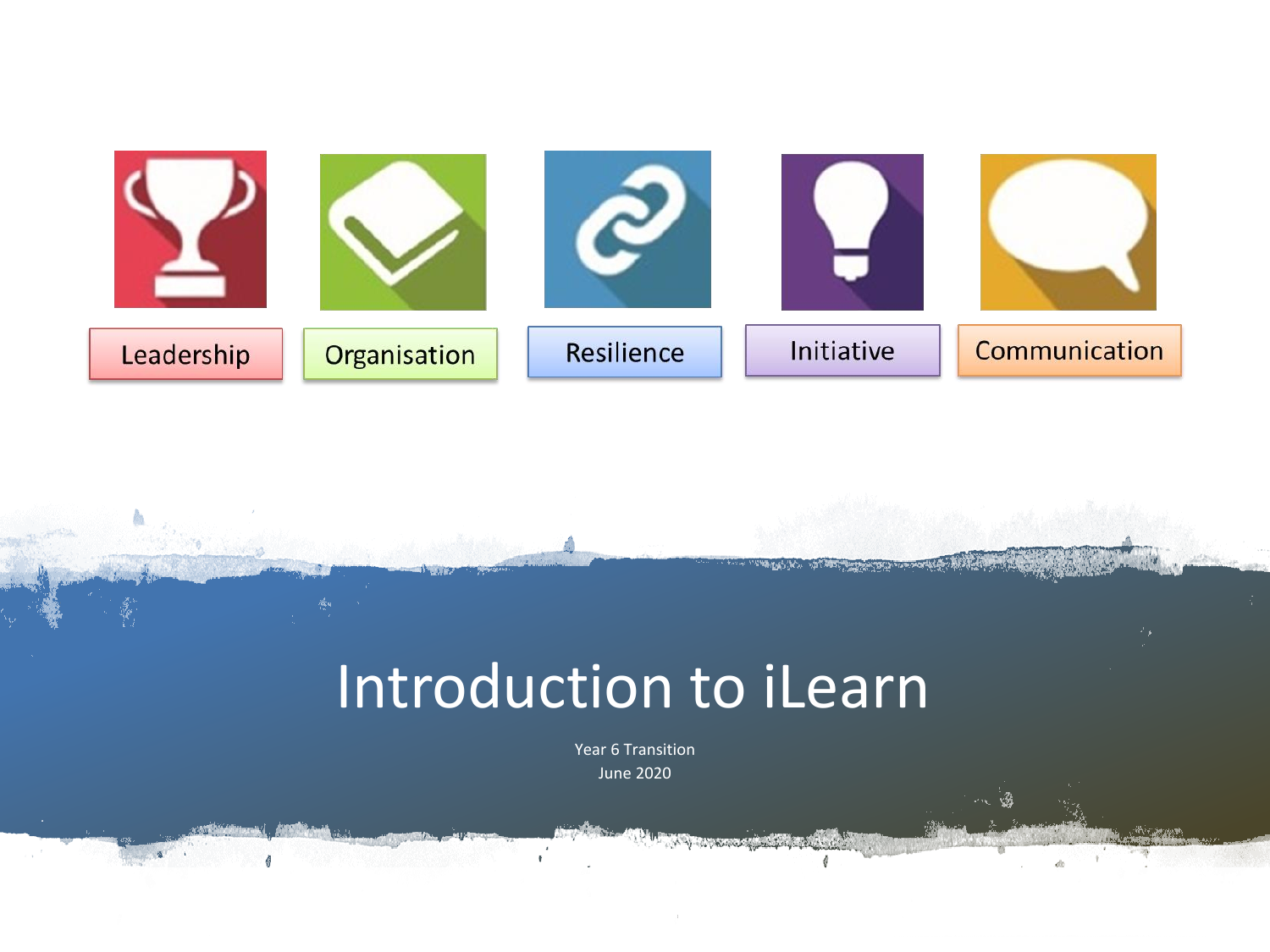Hi Year 6! We're really looking forward to welcoming you to school and hope that you are excited about coming.

In Year 7 you will be studying iLearn which is something you will not have learnt before. This PowerPoint will give you some idea of what to expect….













Leadership

**Organisation** 

Resilience

Initiative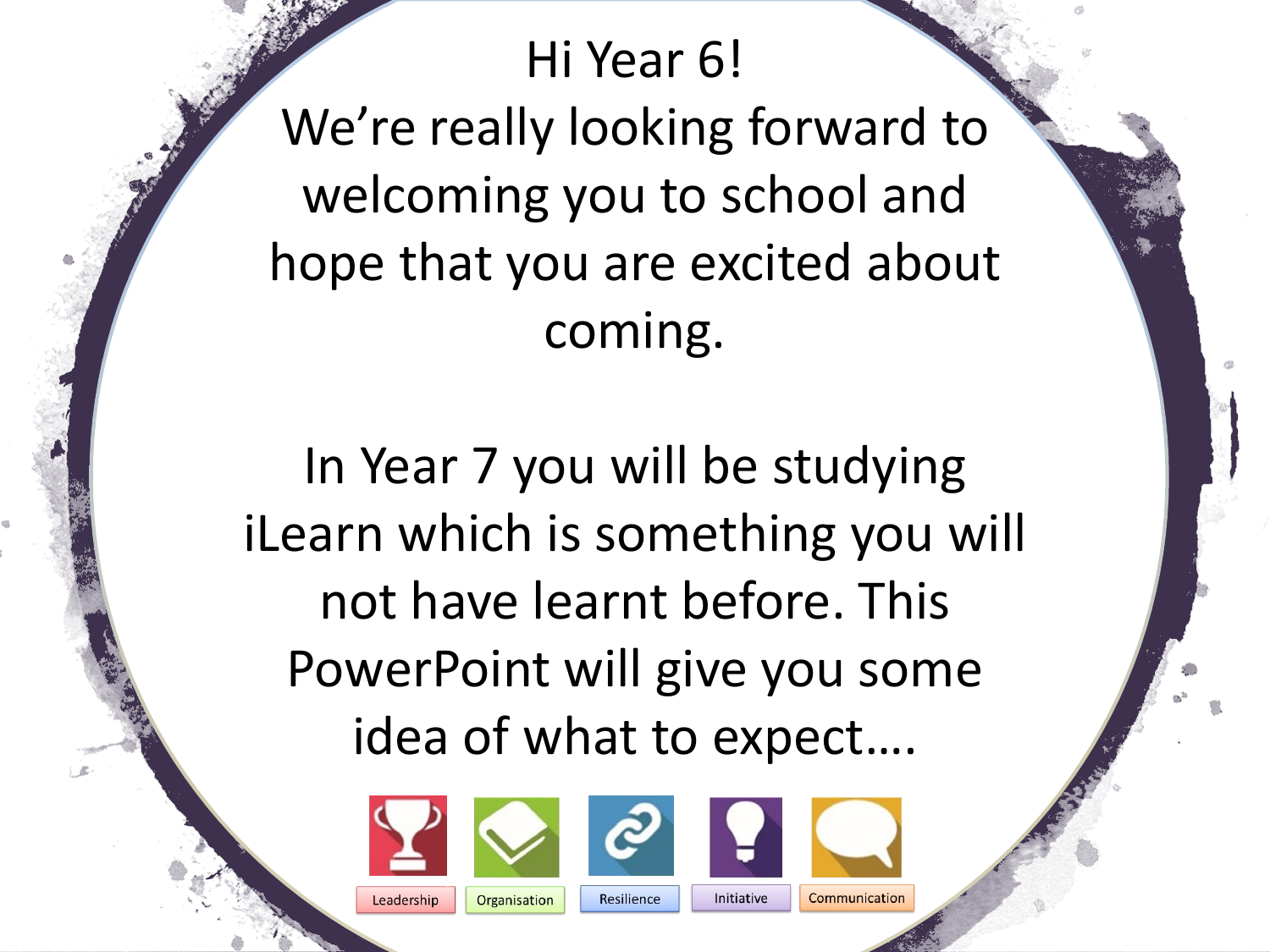

**Resilience** 

iLearn is a course designed to develop your Leadership, Organisation, Resilience, Initiative and Communication skills (LORIC).





## Initiative







## Communication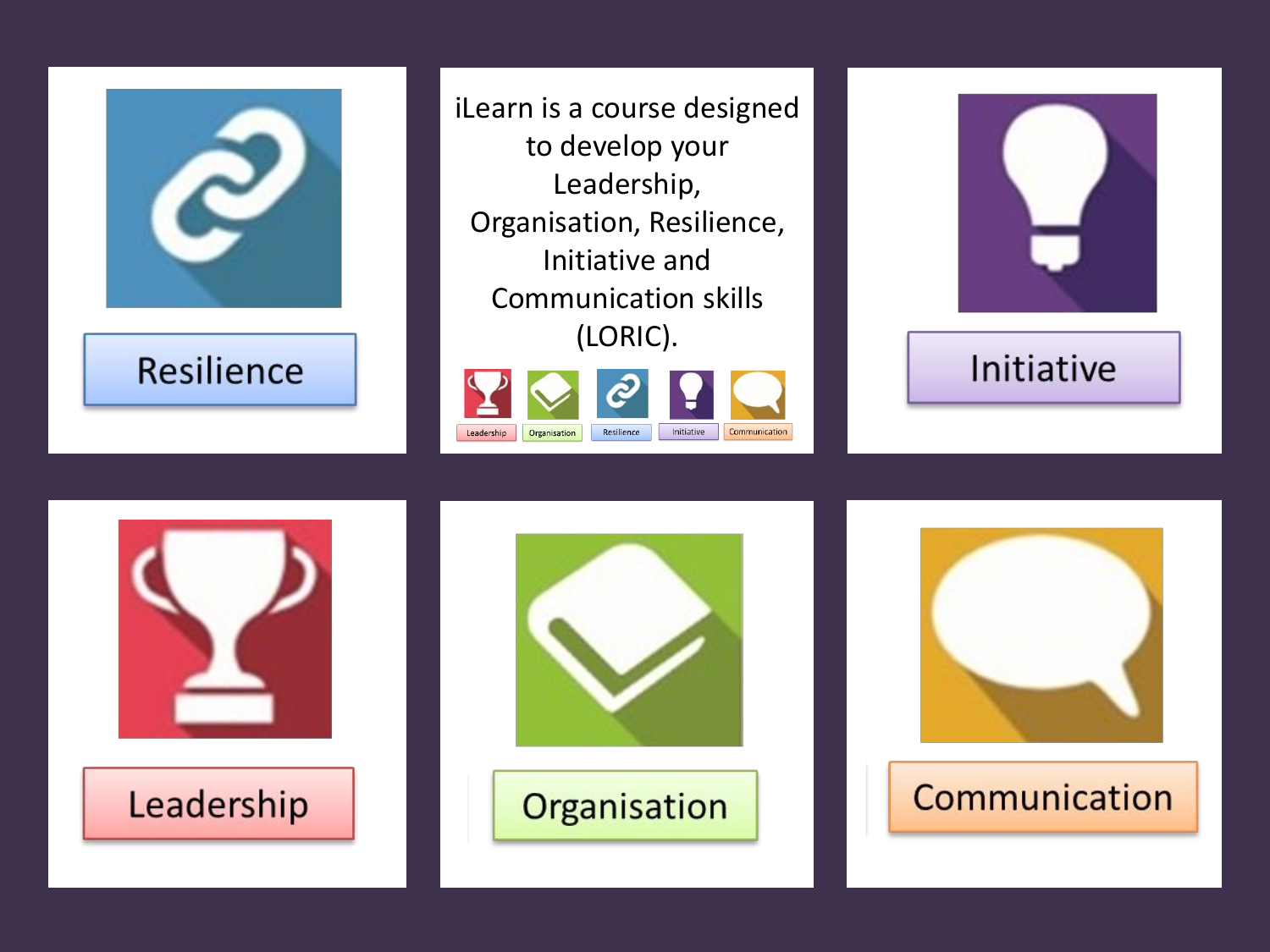We'll start by letting you explore what the LORIC skills actually are, but then you'll have to apply these skills to some Big Challenges.

Some of the things students have done before are:





Initiative

Communication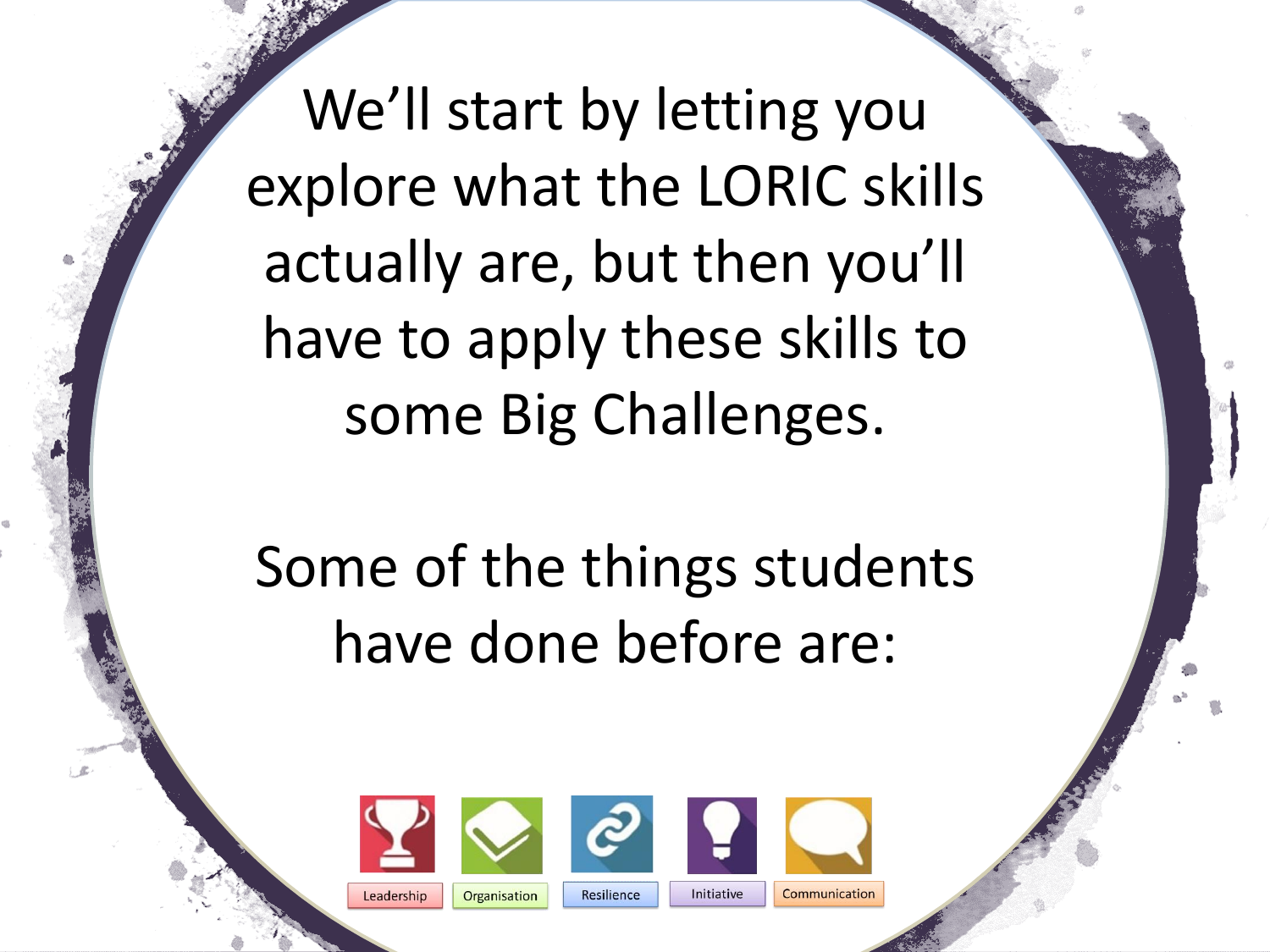

Run an Enterprise stall at breaktime to see how much they could make £10 grow (and how much money they could make for the school charity).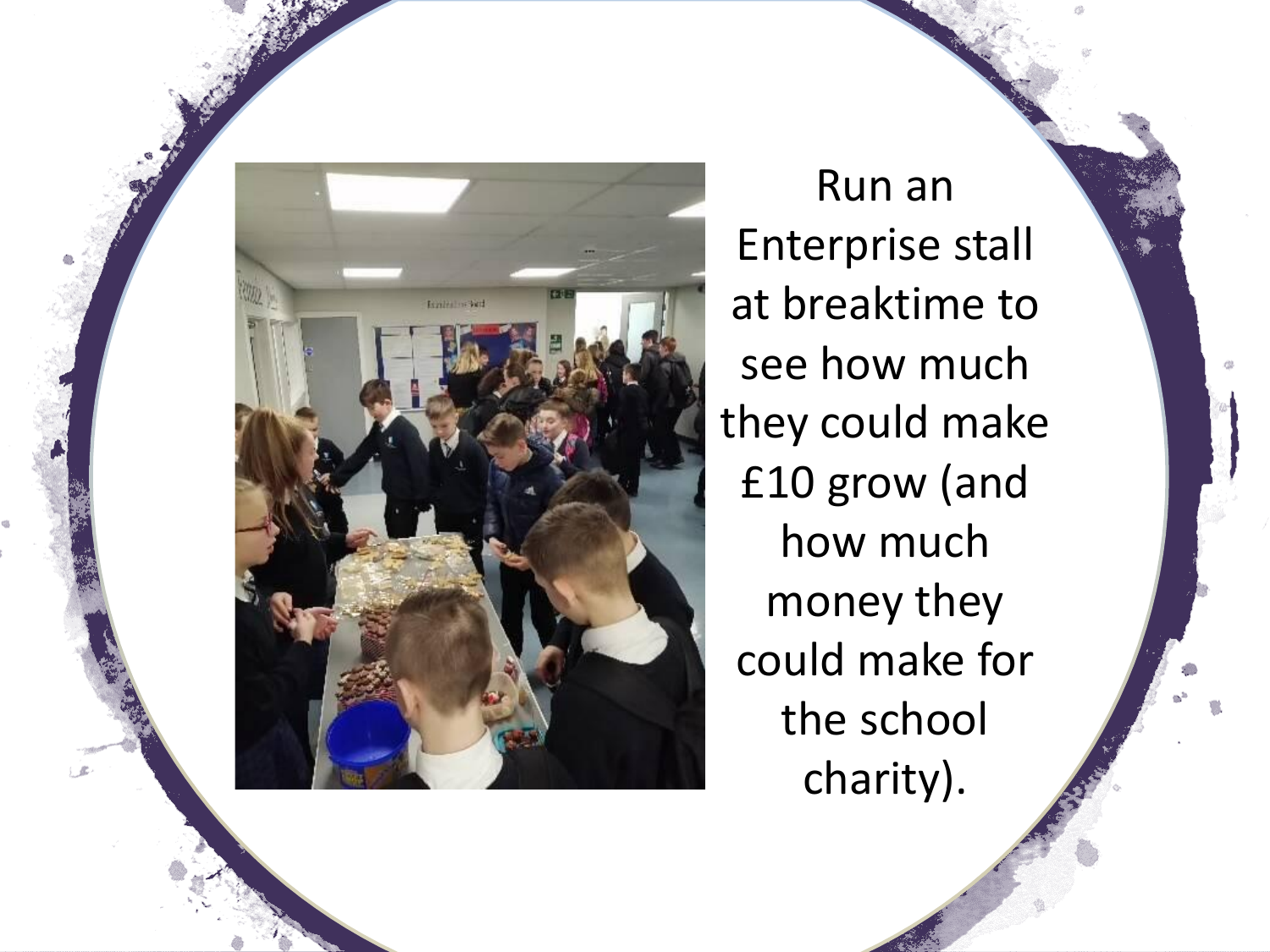Create a local history exhibit to display in a museum. So far we've done a popup exhibit at The Discovery Museum and a longer-term display at The White Swan Centre.

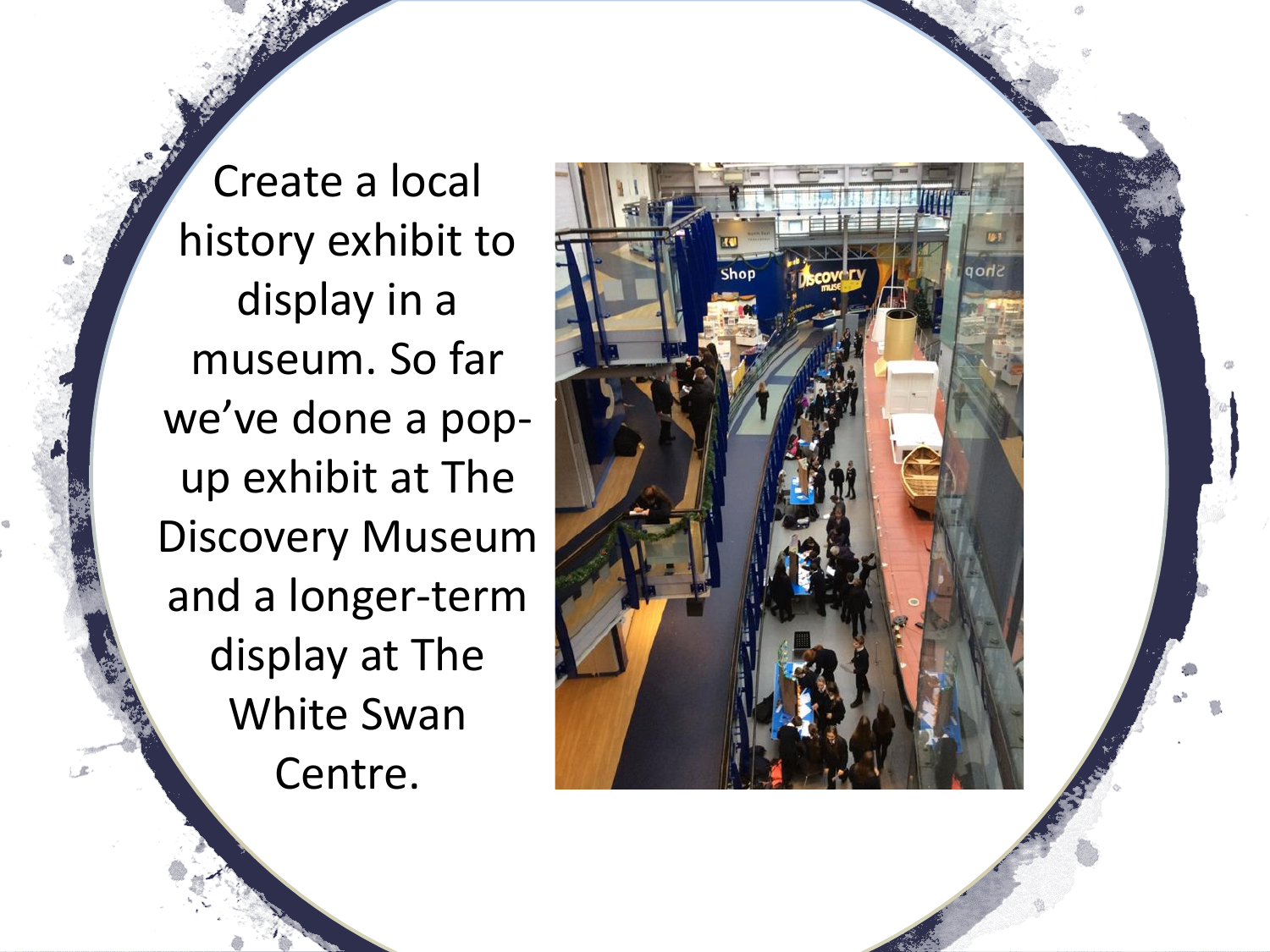

Plan, write, create and edit a stop-motion animation based on a global issue.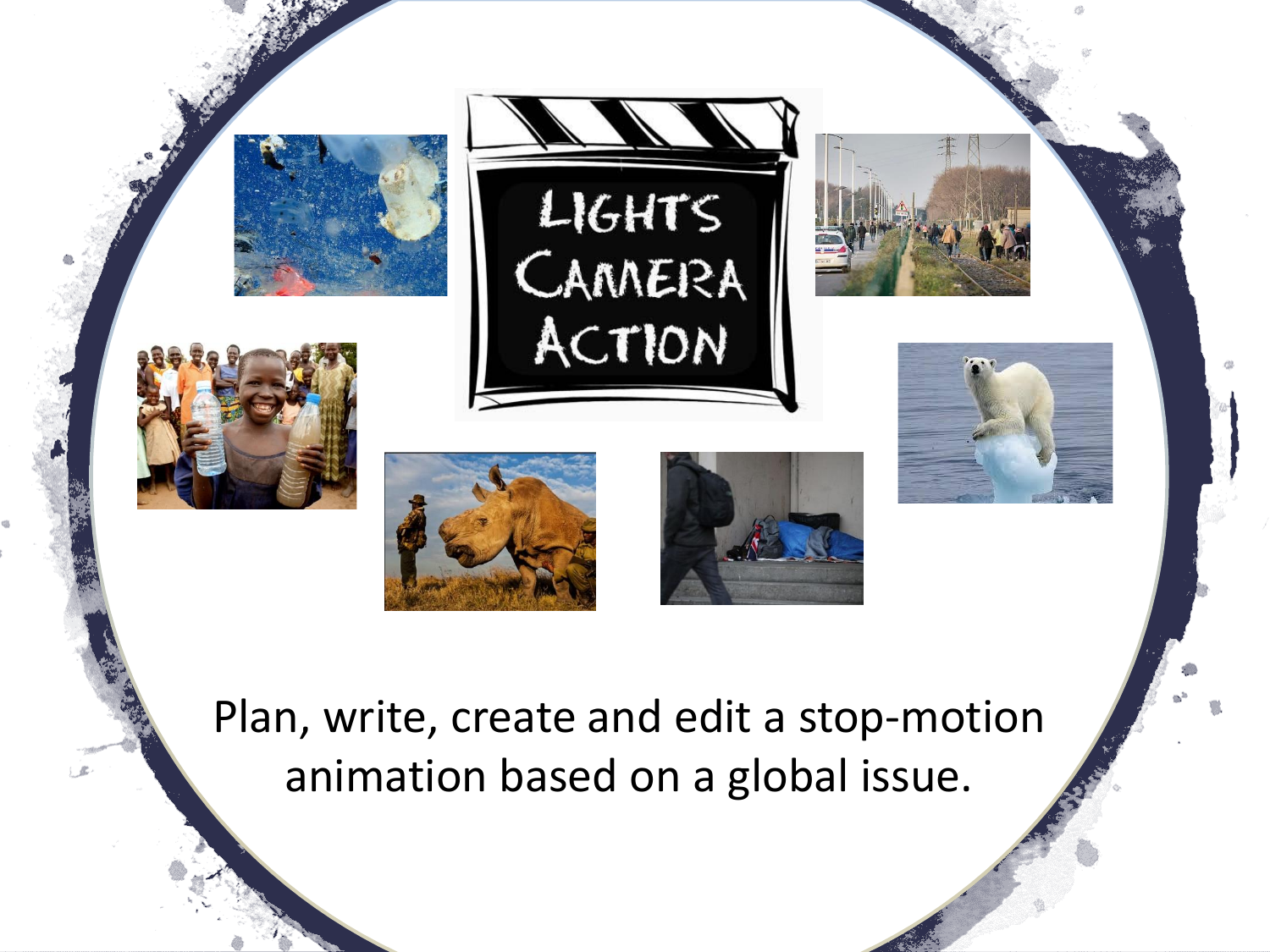At every stage you will reflect on what you did and how effectively you used LORIC.

You'll have the opportunity to be really creative while developing the skills you will need to be successful both in school and throughout your life.



Leadership





Resilience